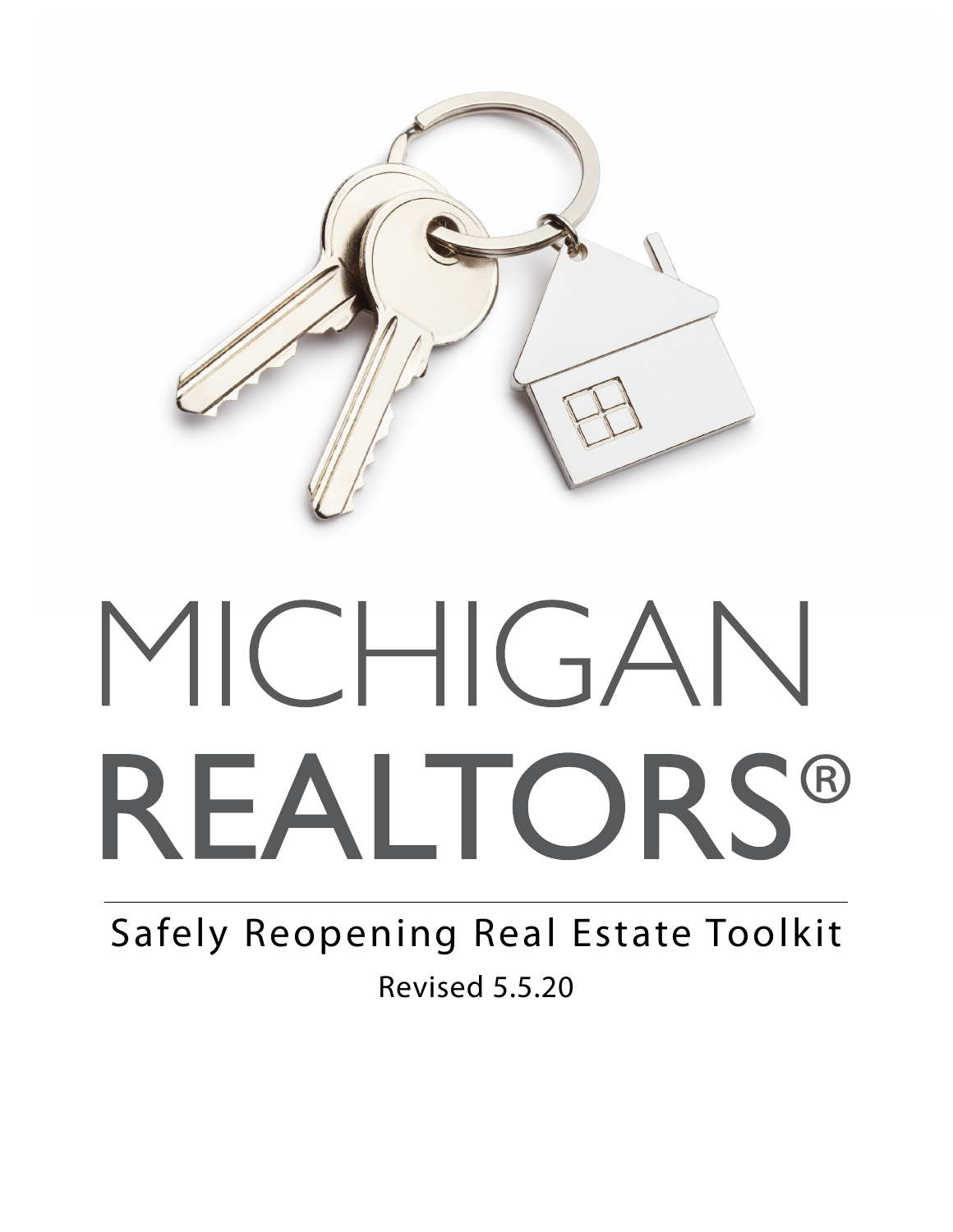# **Table of Contents**

| 1. Changing the Way Realtors <sup>®</sup> Conduct Business  Page 1 |  |
|--------------------------------------------------------------------|--|
|                                                                    |  |
|                                                                    |  |
|                                                                    |  |

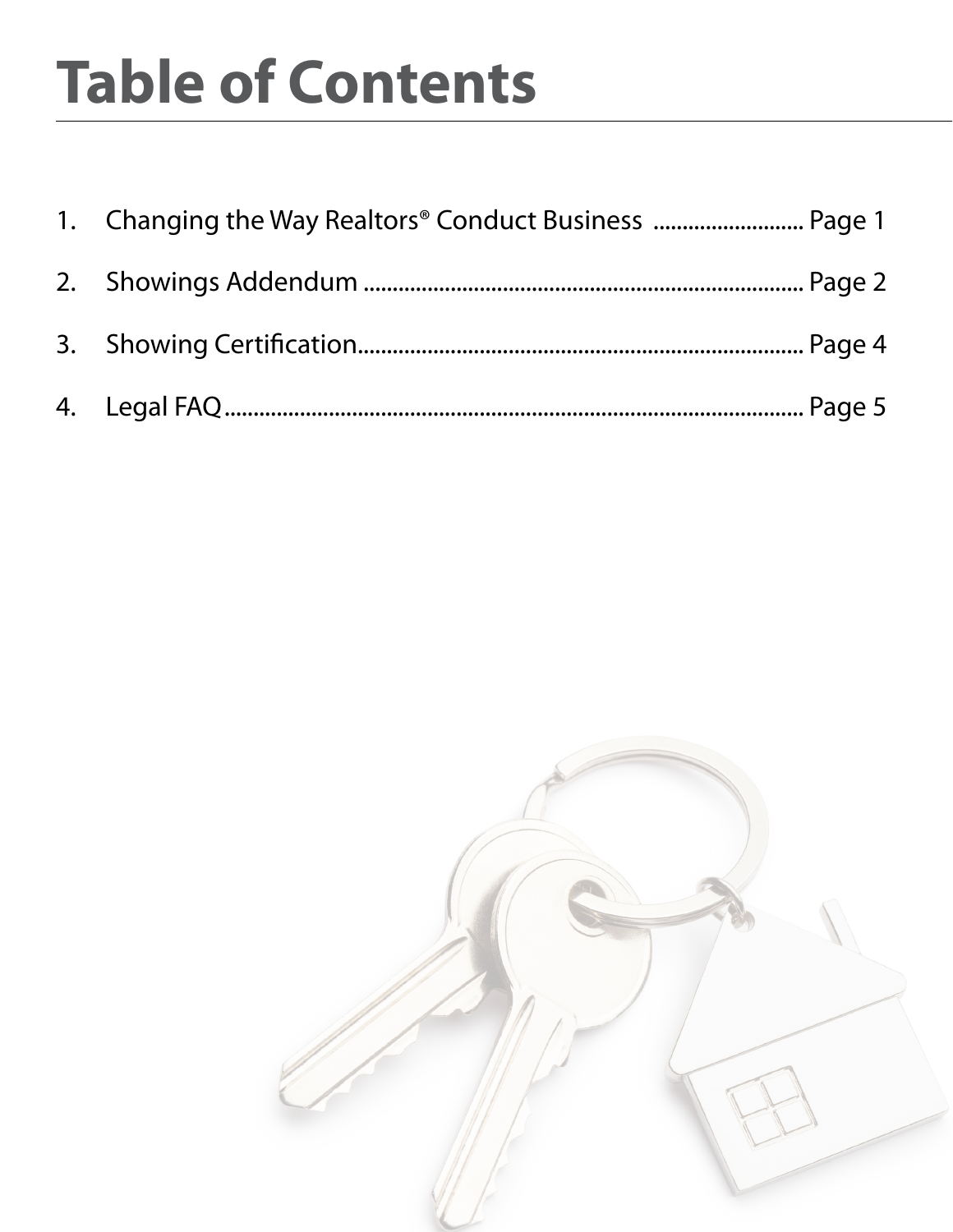## **CHANGING THE WAY REALTORS® CONDUCT BUSINESS**

As of May 7, 2020, Michigan Realtors<sup>®</sup> may once again conduct in-person listing appointments and showings. However this does not, of course, mean business as usual.

#### **Requirements of Executive Order:**

- 1. All in-person meetings with sellers and showings must be done by appointment.
- 2. No more than four persons may be at the property at one time. No in-person open houses are permitted.
- 3. All persons must maintain a 6-foot social distance at all times.
- 4. Landlords/property managers may not arrange in-person showings of a rental unit until after the current tenant has vacated.

#### **Additional mitigation measures to consider:**

- 1. Consider limiting in-person showings to potential buyers who have been pre approved for financing. Use photographs, virtual showings and floorplans to help buyer clients narrow down their housing needs and wants prior to any in-person showings.
- 2. Realtors<sup>®</sup> are encouraged to work together to avoid consecutive multiple showings in order to avoid overlapping appointments.
- 3. Consider providing marketing materials and other information relevant to the home electronically in advance of the showing.
- 4. Encourage sellers not to be present during the showing. Ask sellers to turn on all of the lights and leave interior doors, drapes and blinds open. This will ensure that anyone entering the home will not need to touch the light switches and doorknobs throughout the home.
- 5. Ask sellers to clean and disinfect all frequently touched surfaces prior to and after the showing.
- 6. Agents conducting a showing are encouraged to meet their clients at the home rather than drive their clients to the showing. If you are meeting your clients at a home, ask them to wait in the car for your arrival.
- 7. Discourage anyone who does not need to view the home from attending a showing.
- 8. Encourage the use of masks and gloves while viewing a home.
- 9. Ask buyers to refrain from touching any surfaces in a home (including light switches and interior doorknobs). Do not share phones, pens or tablets.
- 10. Minimize the time physically present at the home. After a showing, rather than engaging in a discussion with your clients while still at the property, consider waiting to discuss the home via email or phone.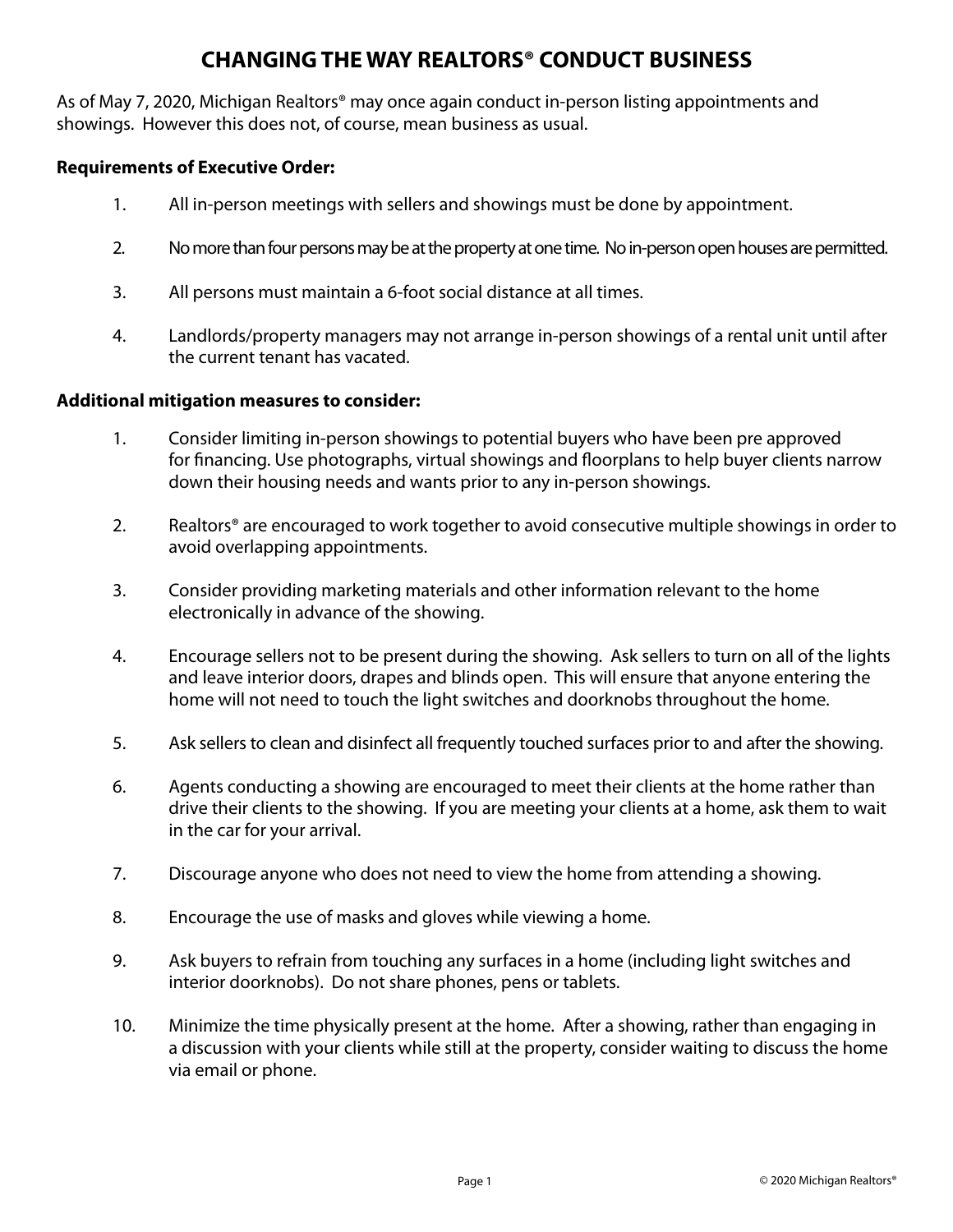## **COVID-19 SHOWINGS ADDENDUM/AMENDMENT TO LISTING AGREEMENT**

The following terms are hereby incorporated in and made a part of the Listing Contract for:

| Seller(s):<br><u> 1989 - John Stone, Amerikaans en Stone († 1989)</u> |  |  |
|-----------------------------------------------------------------------|--|--|
|                                                                       |  |  |
|                                                                       |  |  |
| Date:                                                                 |  |  |

The Governor of the State of Michigan has declared that in-person showings of property offered for sale may be resumed as of May 7, 2020. Broker and Seller wish to agree in writing as to the circumstances, if any, under which in-person showings of the Property shall be conducted.

- 1. (Select One)
	- Seller authorizes in-person showings and access to the Property by potential buyers, cooperating agents, inspectors, appraisers and others as may be necessary to complete the sale of the Property. Seller acknowledges that it is impossible for Brokerage or its agents to screen and/or monitor all such individuals. Accordingly, Seller assumes the risk and hereby agrees to release, defend to hold harmless Brokerage, any cooperating brokers and their respective agents and employees from any and all claims and liability resulting from exposure to COVID-19.

Seller elects to have the Property noted in the MLS that there will be no in-person showings of the Property of any kind until subsequently authorized by Seller.

- 2. Before and after any showing, Seller agrees to employ precautions recommended by the Centers for Disease Control and Prevention ("CDC") available [here](https://www.cdc.gov/coronavirus/2019-ncov/index.html), the State of Michigan and any applicable local health department in order to minimize COVID-19 exposure to themselves and persons entering the Property.
- 3. Seller agrees to notify Brokerage if any person occupying or entering the Property has been exposed to, diagnosed with or quarantined as a result of COVID-19 or is experiencing fever, cough, shortness of breath or other cold or flu-like symptoms. In such event, no in-person showings of the Property shall be permitted until the end of the quarantine period recommended by the CDC and the State of Michigan.
- 4. Additional Provisions:

<sup>5.</sup> In the event of any conflict between this Addendum/Amendment and the Listing Agreement, this Addendum/Amendment shall control.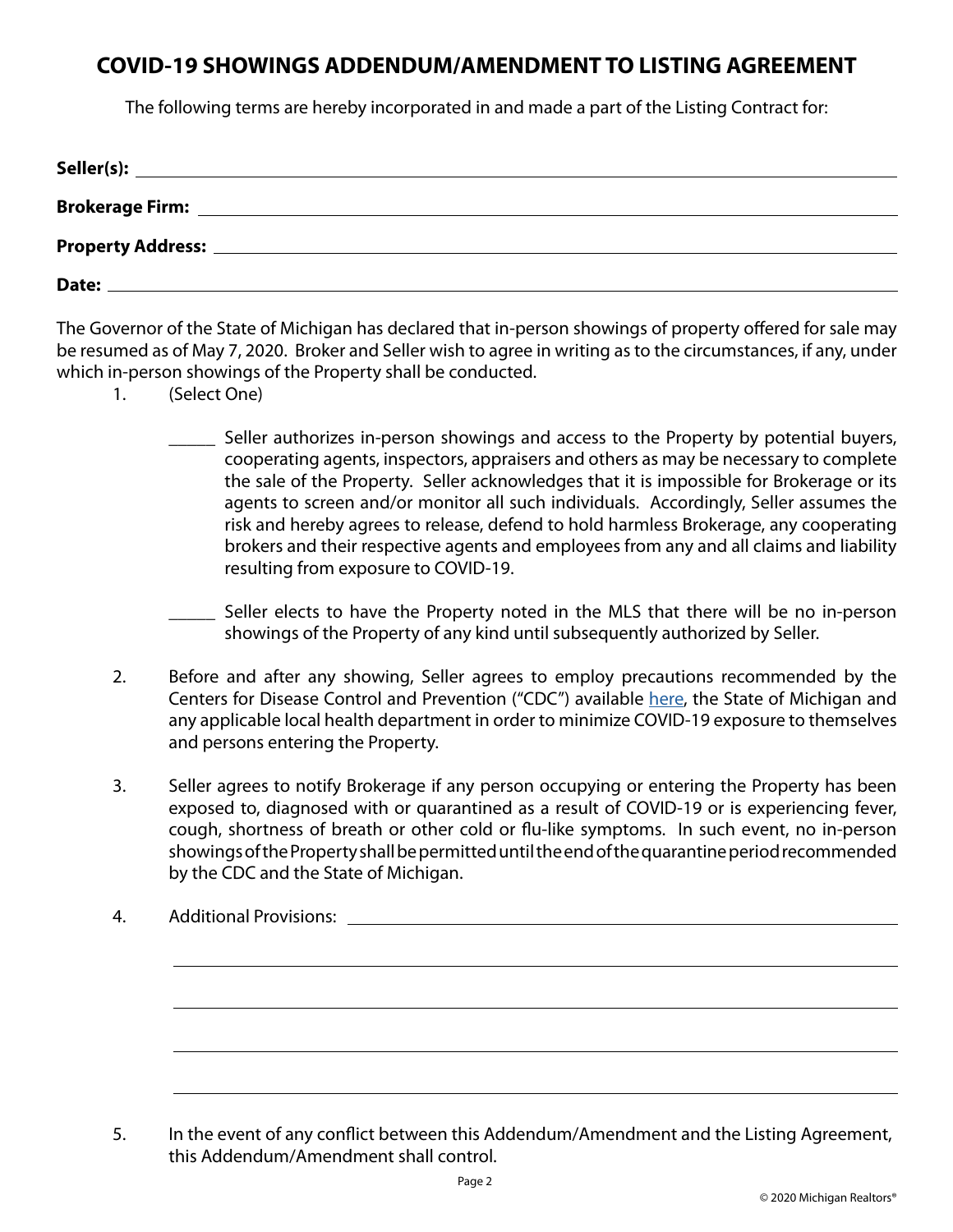Accepted by:

| (REALTOR®)       | (Seller) |  |
|------------------|----------|--|
| For:             |          |  |
| (Brokerage Firm) | (Seller) |  |

#### **Recommended Practices for Sellers Permitting Showings**

If at all possible, Sellers should not be present during showings.

Prior to any scheduled showing, please turn on all lights and leave interior doors, drapes and blinds open. This will ensure that anyone entering the home will not need to touch light switches/doorknobs.

Prior to and after any showing, clean and disinfect all frequently touched surfaces, such as doorknobs, handles, light switches and countertops.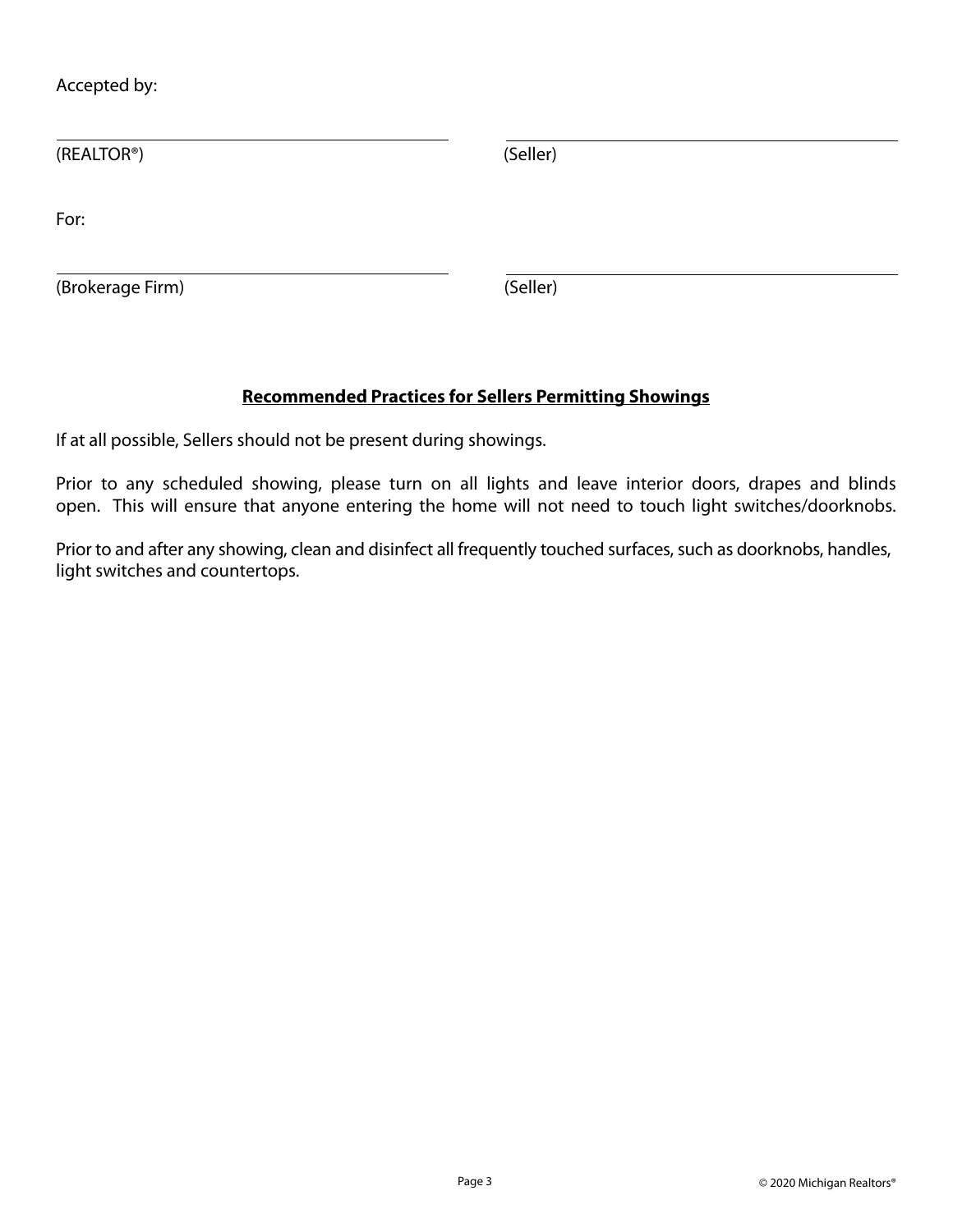# **SHOWING CERTIFICATION AND RELEASE (Buyers)**

| <b>Brokerage Firm:</b>   |  |
|--------------------------|--|
| <b>Property Address:</b> |  |
| <b>Date of Showing:</b>  |  |

- 1. We have requested an in-person showing of property. We acknowledge that COVID-19 represents a serious health threat to persons exposed to it and assume the risks associated with possible exposure to COVID-19 during the showing.
- 2. We acknowledge that the law requires: (a) no more than four persons may attend a showing at any one time; and (b) all persons must maintain a 6 foot social distance at all times.
- 3. We certify to the best of our knowledge, information and belief that during the last 14 days, neither we nor any members of our household have been exposed to, diagnosed with or quarantined as a result of COVID-19 or have experienced a fever, cough, shortness of breath or other cold or flu-like symptoms. (In the event of such exposure, no in-person showings shall be permitted until the end of the quarantine period recommended by the CDC and the State of Michigan.)
- 4. We hereby agree to release, defend and hold harmless the Brokerage, the listing broker, and their respective agents and employees from any and all claims and liability resulting from exposure to COVID-19.

Buyer **Buyer Buyer Buyer Buyer Buyer Buyer Buyer Buyer Buyer Buyer Buyer Buyer Buyer Buyer Buyer Buyer Buyer Buyer Buyer Buyer Buyer Buyer Buyer Buyer Buyer Buyer Buyer**

Buyer **Buyer Buyer Buyer Buyer Buyer Buyer Buyer Buyer Buyer Buyer Buyer Buyer Buyer Buyer Buyer Buyer Buyer Buyer Buyer Buyer Buyer Buyer Buyer Buyer Buyer Buyer Buyer**

#### **Recommended Practices for Buyers During Showings**

Buyers attending showings/visits should meet their agents at the property and wait in their car for the agent to arrive.

Buyers should not bring anyone to the showing who does not need to view the property. All adults attending the showing shall be required to sign this Showing Certification and Release.

Do not touch any surfaces in the property. Do not turn off lights or close interior doors. Do not share phones, pens, tablets etc. with anyone else attending the showing.

Buyers are encouraged to wear gloves and masks while viewing a home. Use hand sanitizer immediately prior to entering the home and upon exiting prior to getting into your car.

Minimize the time physically present at the home.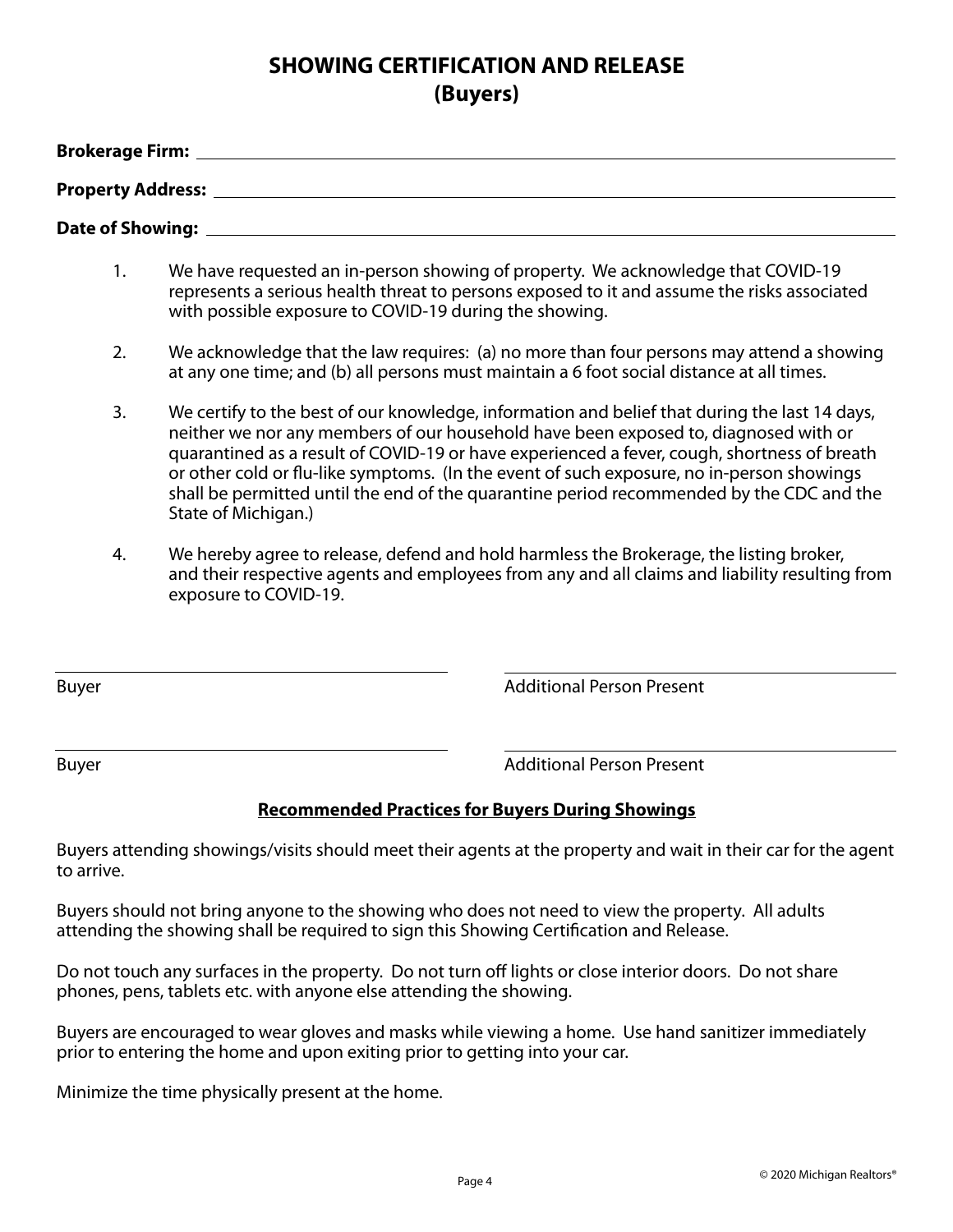# **COVID-19 FAQs**

#### (As of May 7, 2020)

On May 1, 2020, Governor Whitmer issued Executive Order 2020-70 in which she declared real estate activities and construction activities to be permissible resumed activities effective May 7, 2020. Attached are questions that we have received over the last few days about the Governor's latest order. Going forward, we will certainly update/supplement these FAQs as we hear from members and/or receive additional information.

- 1. QUESTION: Can I conduct in-person listing appointments and showings?
	- ANSWER: Yes. The Governor has declared that workers in the real estate industry (including brokers and agents) may resume activity as of May 7, 2020. The Governor's Order expressly authorizes potential buyers to leave their homes in order to view a real estate listing by appointment.
- 2. QUESTION: What requirements must be followed at any listing appointment or showing?

ANSWER: The Governor's Order 2020-70 requires:

- (i) All real estate activity conducted at a property must be by appointment;
- (ii) No more than four people may be in attendance; and
- (iii) All persons must maintain a six-foot social distance at all times.
- 3. QUESTION: Must everyone wear a mask during a listing appointment or showing?
	- ANSWER: The Governor's Order requires that masks be worn in "enclosed public spaces," which presumably would not include a private residence.

 That being said, the Governor's Order does state that those businesses conducting in person activities must "adopt mitigating measures to protect patrons." While it is up to individual brokerages to adopt their own mitigation measures to comply with the order, the wearing of masks while visiting someone else's home appears to be sound practice. Sellers can require masks as a condition of permitting a showing.

- 4. QUESTION: Can I show rental properties to potential tenants?
	- ANSWER: Yes, unless the rental property is currently occupied. Landlords/property managers may not arrange in-person showings of a rental property until after the current tenant has vacated.
- 5. QUESTION: My seller is offering for sale a three-bedroom home that he currently leases to a family member. Can I arrange showings of the home if the tenant consents?
	- ANSWER: The Governor's Order expressly authorizes showings of owner-occupied homes and does not answer the question as to whether and under what circumstances a tenant can authorize a showing. Sellers and their Realtors® should discuss the specifics of their situation with counsel prior to relying on any tenant authorization.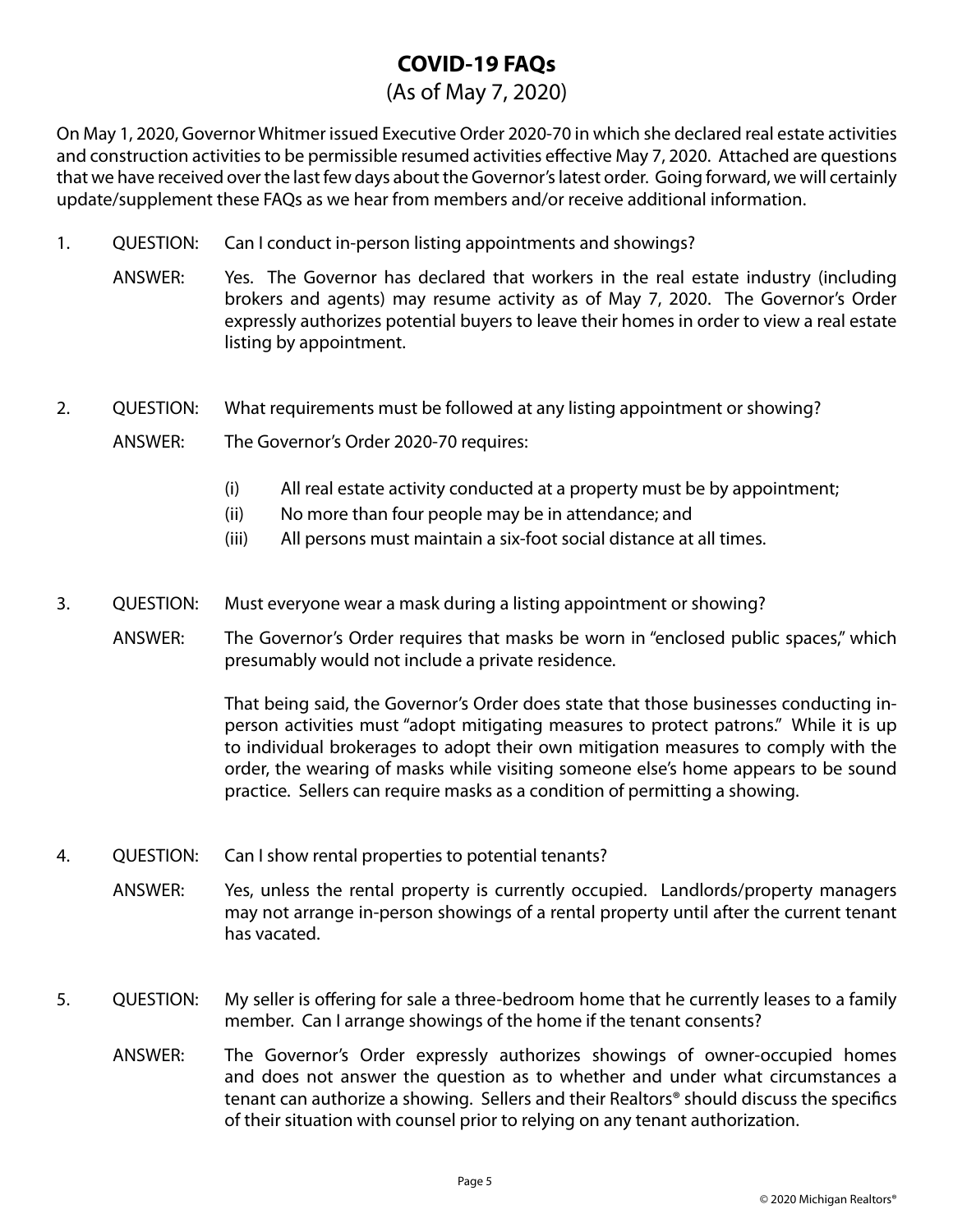- 6. QUESTION: Is a seller required to allow in-person showings?
	- ANSWER: No. A seller has the right to elect not to permit an in-person showing or to set conditions on such showings such as the wearing of masks/gloves or the existence of a preapproval letter.
- 7. QUESTION: Can I reopen my real estate brokerage office?
	- ANSWER: The Governor's Order is not limited to listing appointments and showings but refers more broadly to "workers in the real estate industry." That being said, the Order does provide that resumed businesses must "promote remote work to the fullest extent possible."

If a broker elects to open its office for in-person work, it must, at a minimum:

- (i) Develop a COVID-19 preparedness and response plan, consistent with recommendations in Guidance on Preparing Workplaces for COVID-19, developed by the OSHA and available [here.](https://www.osha.gov/Publications/OSHA3990.pdf) Such a plan must be available at company headquarters or the worksite.
- (ii) Restrict the number of workers present on premises to no more than is strictly necessary to perform the in-person work permitted under this order.
- (iii) Promote remote work to the fullest extent possible.
- (iv) Keep workers and patrons who are on premises at least six feet from one another to the maximum extent possible.
- (v) Increase standards of facility cleaning and disinfection to limit worker and patron exposure to COVID-19, as well as adopting protocols to clean and disinfect in the event of a positive COVID 19 case in the workplace.
- (vi) Adopt policies to prevent workers from entering the premises if they display respiratory symptoms or have had contact with a person with a confirmed diagnosis of COVID-19.
- (vii) Adopt any other social distancing practices and mitigation measures recommended by the CDC.
- 8. QUESTION: Can I attend a real estate closing with my clients?
	- ANSWER: You should first check with the title company as to its policies for conducting closings. A title company is responsible for adopting its own mitigation measures for the protection of its employees and patrons (i.e., buyers and sellers). Assuming that the title company allows you to attend, then you will need to make a determination as to whether you should attend the closing in person or remotely, keeping in mind the requirement that businesses promote remote work to the fullest extent possible. The level of complexity of a particular transaction may dictate whether attendance in person at a particular closing is required.
- 9. QUESTION: My buyers want out of their purchase agreement because of their overall uncertainty about the effect of the coronavirus pandemic. My buyers have decided they don't want to make a large purchase now, even though they can afford it. Given the circumstances, can my buyers unilaterally terminate the purchase agreement?
	- ANSWER: As a general legal matter, there is no right to unilaterally terminate a contract due to a change in circumstances – even a really significant change in circumstances.